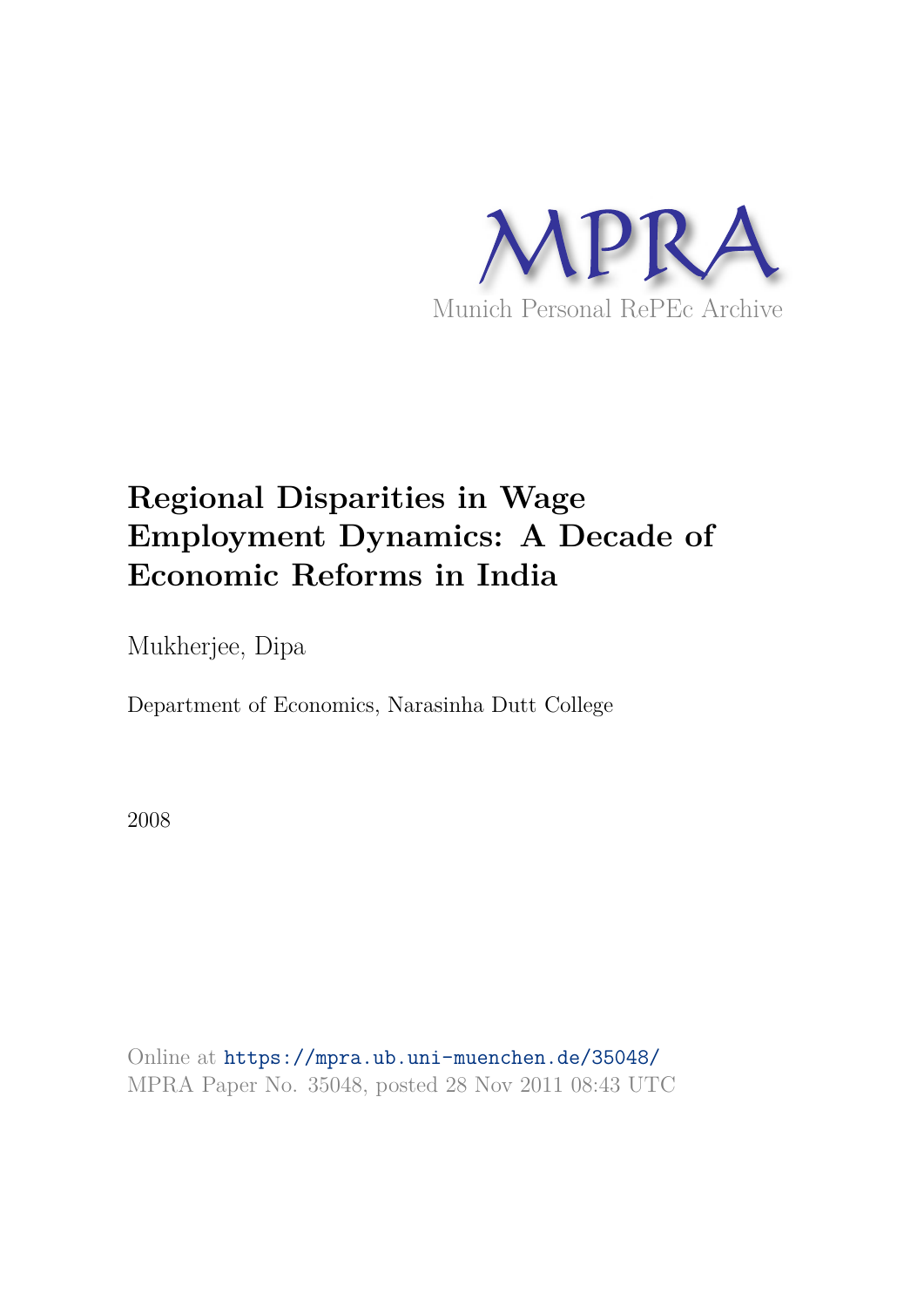## **REGIONAL DISPARITIES IN WAGE EMPLOYMENT DYNAMICS: A DECADE OF ECONOMIC REFORMS IN INDIA**

[preprint version, in Indian Journal of Regional Science, Vol. 41, No. 1, June, 2009] **Dipa Mukherjee\***

#### *Abstract*

*Employment creation and wage security have been primary goals of developing countries both from a national and a regional perspective. The present paper analyses the wage-employment scenario in India in the post-reform period with special emphasis on the regional dimension. The workforce structure is exhibiting upward mobility across wage classes, moving towards regular employment, and shifting in favour of tertiary sector jobs – the pace decelerating in the second half of the study period. There is a shift of middle wage level jobs from regular to casual employment, leading to declining inequality among casual workers and increased inequality among regulars. However, availability of mandays is decreasing, especially among casual workers. At the regional level, employment opportunities are getting narrowed down in the high income states but those who are employed are getting better remuneration. On the other hand, in the low income states, number of wage workers is rising but earning per worker is going down. Increasing disparity between workers of High and Low Income States, and between Regular & Casual workers are concerns that need to be addressed. Creating more mandays of work in the high income states and facilitating capacity building through education and skill formation in the low income states should be the policy focus.* 

## **I. INTRODUCTION**

 $\frac{1}{2}$ 

One of the major objectives of the economic planners in a labour surplus economy is to utilise its human resource up to the fullest extent. Apart from utilising available manpower optimally, this also helps in uplifting living standards of its citizen through provisioning of remunerative jobs. As a result, employment creation and wage security are primary goals of developing countries. This is true for India too, and since the Sixth Five Year Plan, wages and employment have been the thrust areas in our planning process. It was accepted at an early stage that mere creation of employment opportunities would not be enough for a populous country like us, and the nature of the jobs would also be important. Given the highly skewed nature of distribution of productive assets in our country, the likelihood of workers being exploited by employers is substantial. While

<sup>\*</sup> Senior Lecturer, Dept of Economics, Narasinha Dutt College, Bellilious Road, Howrah - 711101, West Bengal, e-mail: medipa@rediffmail.com.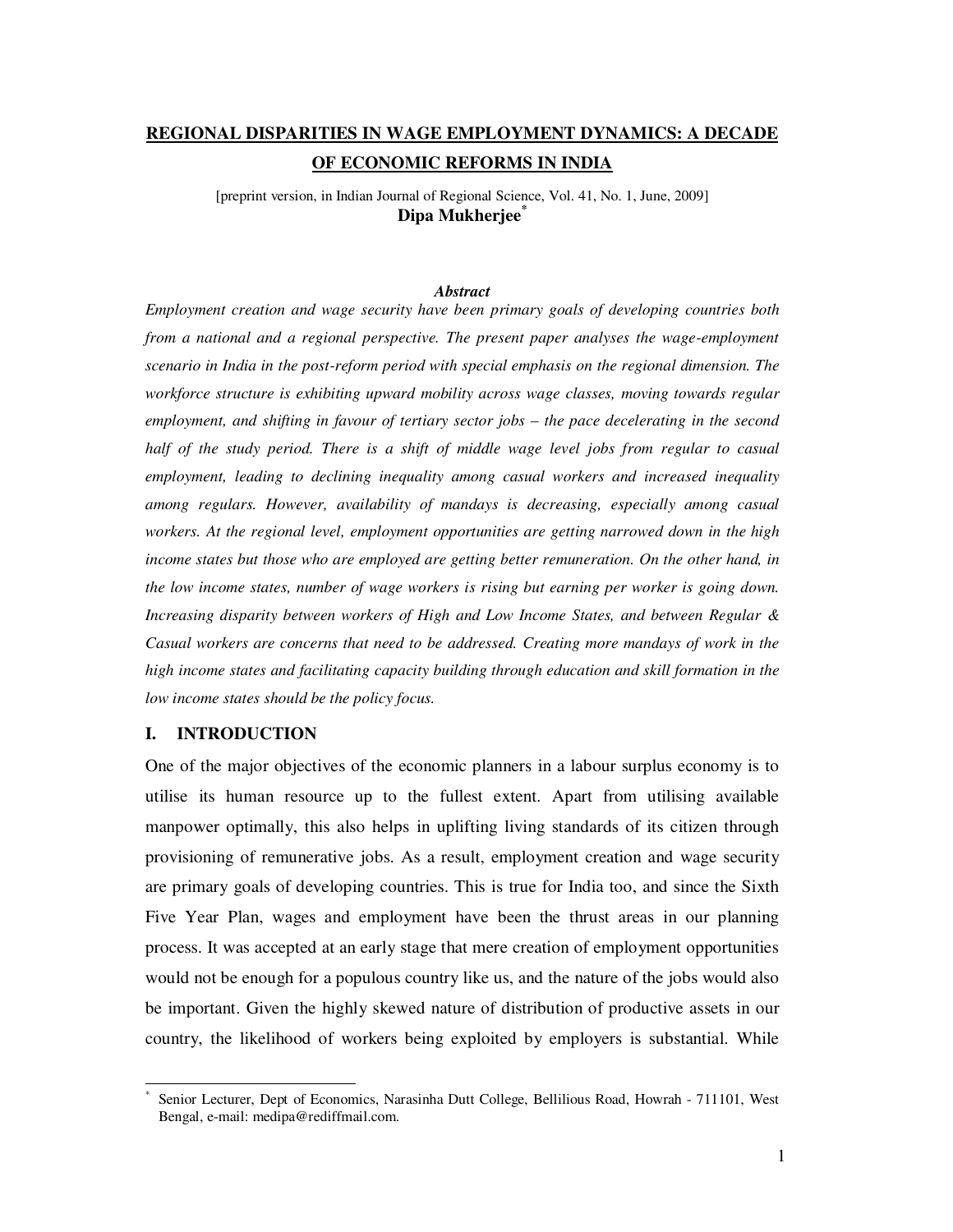being gainfully employed or not creates a primary divide in the economy, a secondary divide is created along high or low wages, and regularity or otherwise of the job. And such divides by no means can be ignored. Thus, growth of employment, especially wage employment; nature of such employment growth, and associated trends in wages in different regions are factors that are important both from the context of resource utilisation, and that of eliminating poverty & regional inequality. In this paper we explore these issues in India with special reference to its regional aspects.

We use NSSO data on Employment and Unemployment from the  $50<sup>th</sup>$ ,  $55<sup>th</sup>$  and 61st Round surveys pertaining to the years 1993-94, 1999-2000, and 2004-05. This paper contains five sections. In the next section some recent works on related issues are mentioned. In the third section we provide an overview of the trends in employment and wages in India in the post-reform period. The employment-wage linkage is discussed in the fourth section, and the dynamics of the wage-employment process in the fifth.

## **II. WAGES AND EMPLOYMENT – A BRIEF SURVEY**

There have been several explorations of the issues related to wages and employment, at the theoretical level and in the Indian context (see Wood, 1997; Kingdon, 1998; Katz and Autor, 1999; Agenor, 1996, 2004; and Papola, 2005; for brief review of both theoretical and empirical studies). Regional economics of wages and employment were discussed by Krugman (1991), Davis and Weinstein (1999, 2003), Hanson (2005), Redding and Venables (2004). A review of Globalisation and Labour Markets is in Horton, Kanbur and Mazumdar (1991). It has been shown that wage pressure often provides the inducement to technological innovation and also better working conditions (Banerjee, 2005). Though employment elasticity with respect to real wage is found to be negative, lowering of real wage does not necessarily lead to expansion of employment, and doing so beyond a certain level may accentuate the problems of poverty (Bhattacharya and Shaktivel, 2005). Even the overall rise in real wage may result from substantial rise in wage level for one group of workers only, thereby leading to rising inequality. Several studies have been put forward to analyse the kind of transformation that the wage structure is undergoing in the post-reform period in India – both at aggregate level and across gender, sector, region, and different educational levels. Vasudeva Dutta (2005) has found rising wage inequality among regular workers and declining wage inequality among casual workers during 1983-99 for the adult male workers. Shareef and Gumber (2005) found that the reforms programme has helped the urban workers only, while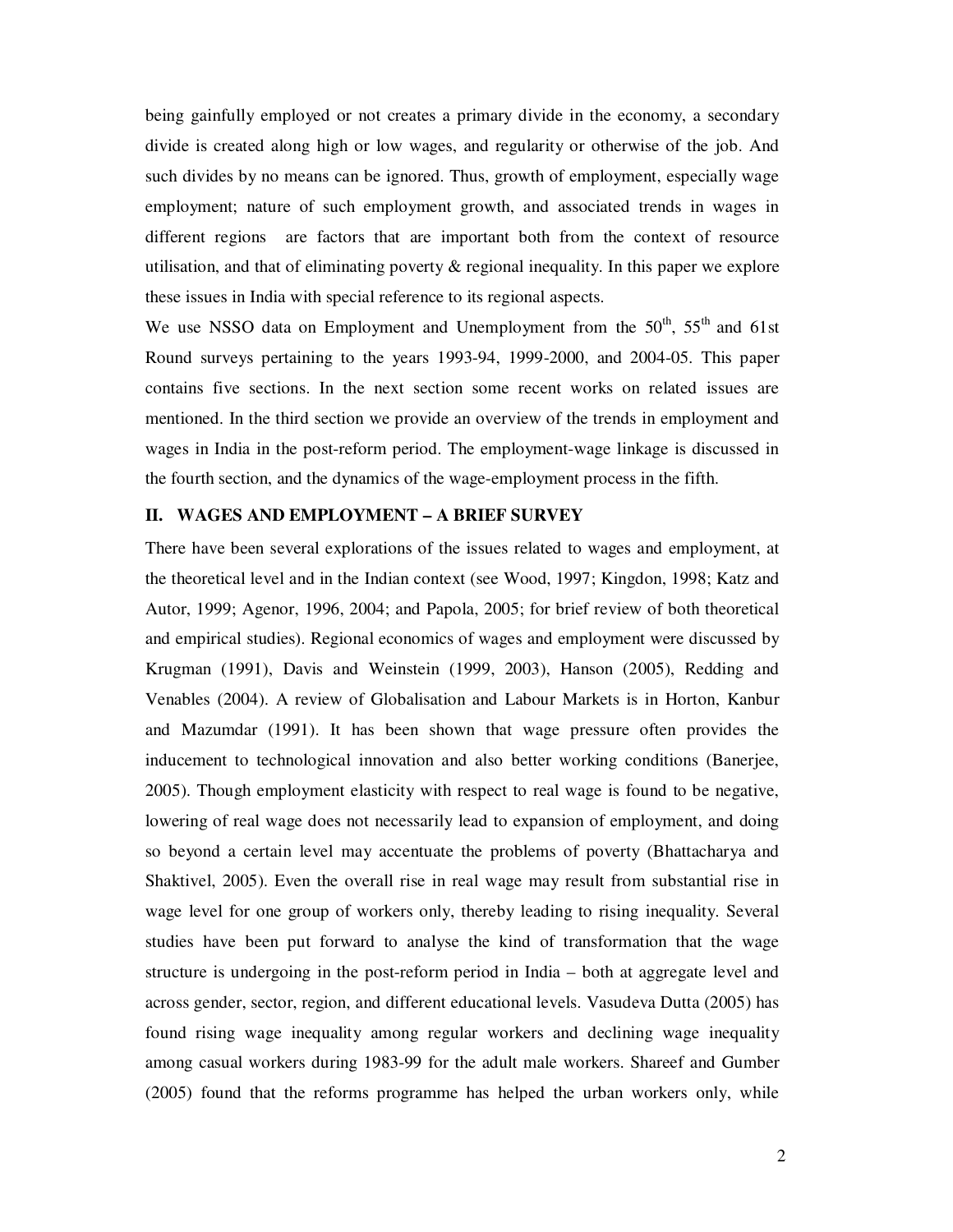benefits to the rural workforce are limited, concentrated mainly among the highly educated segment.

Against this backdrop, we would analyse the dynamics of employment and wages in India in the post-reform period. The interaction between them is preceded by a brief overview of trends in employment and wages.

## **III. TRENDS IN EMPLOYMENT AND WAGES**

## **1. Employment Trends**

Total employment in India has increased from 300 million in 1993, to 340 million in 1999 (Table 1 & 2). During this period, population increased from 778 million to 920 million, and the active workforce from 311 million to 355 million. Thus, growth in labour-force lagged behind population growth rate during 1993-99 leading to a drop in Work Participation Rate from 40 per cent to 38.5 per cent. However employment had grown further slowly, and employment rate (as percentage of workforce) declined from 96.4 per cent to 95.8 per cent during this period. During 1999-2004 period, there has been a reversal of trend as regards labour market participation and WPR increased to 41 per cent. But employment growth still lagged behind growth in labour force and further declined to 95.7 per cent in 2004.

Against this backdrop, the share of wage employment in total employment has increased marginally from 43.2 to 43.3 per cent during 1993-99 but declined to 40.6 per cent during 2000-04. At the aggregate level, during the whole period, and especially in the second quinquenna, self-employment is on the rise. While a part of the self-employeds are the Professionals (doctors, lawyers, etc.), a major part of them work on subcontract basis, are outside the employment coverage of the institutions they serve, and identify themselves as self-employed. This latter group, it must be remembered, are unorganised and without any social security. However, the trends are quite diverse in the two types of states. While in the Low Income Group (LIG) states share of Wage employment increased from 38 per cent in 1993 to 49 per cent in 2004, in the High Income Group (HIG) states this share actually decreased from 51 per cent to 30 per cent during the same period.<sup>1</sup> Thus, selfemployment is on the rise in the HIG states.

Concentrating on wageworkers, substantial regional variation in share of wage employment exists, with wage employment being the predominant form in Chandigarh, Goa, Lakshadweep, Pondichery, Delhi, Tamilnadu, and Kerala. On the contrary, this share is significantly low in Himachal Pradesh, Arunachal Pradesh, Meghalaya, and Uttar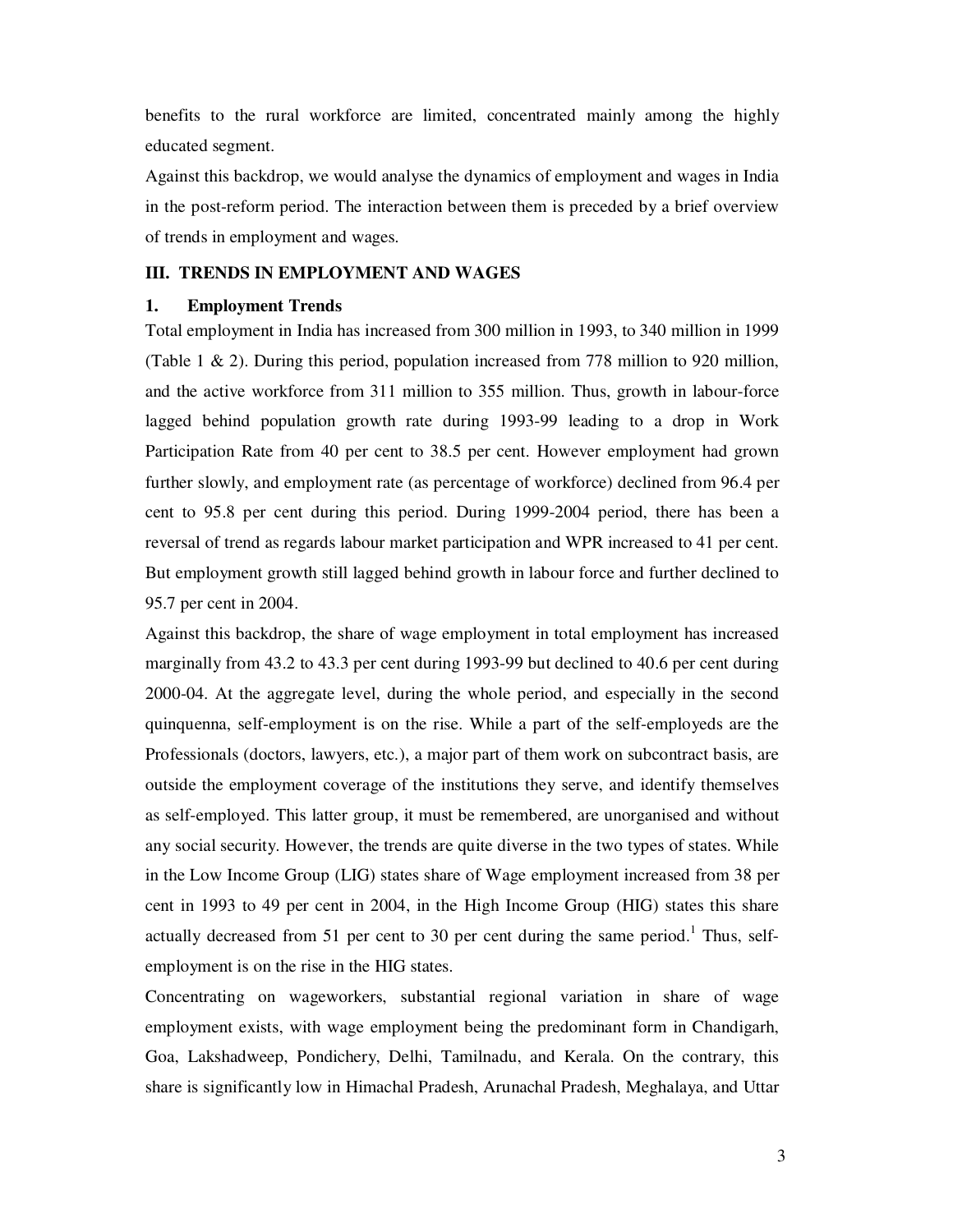Pradesh, in all the years. Incidence of wage employment was significantly higher in the HIG states compared to the LIG states, and the gap between them had widened during 1993-99 period. However there is a reversal of trend during the last quinquenna with significant decline in the incidence of wage employment in the HIG states and substantial rise in LIG states resulting in incidence of wage employment in LIG states exceeding that in HIG states.

It is observed that during 1993-99 total wage employment has increased from 129 million to 147 million – growing at about 2.2 per cent pa, and to 153 million in 2004, growing at 0.9 per cent pa. At the regional level, there is a sharp contrast between the HIG and LIG states. While in the LIG states, Wage employment increased consistently over the decade, in the HIG states, it increased during 1993-99 period but declined sharply in the 1999-04 period. Even within states, the growth in wage employment is not uniform – number of wage workers declining in Arunachal Pradesh, Manipur, Mizoram, West Bengal, and the Andamans among the states during 1993-99. During 1999-04 too, Wage employment declined in Andhra Pradesh, Assam, Bihar, Goa, Maharashtra, Nagaland, Orissa, and Tamil Nadu. Within the wage employees, growth has been faster for Regular wage workers (3.2 per cent pa) compared to the Casual wage workers (1.6 per cent pa) during 1993-99. However, during 1999-04 period, regular employment is growing at the rate of 2.9 per cent pa and casual employment is declining at the rate of 0.3 per cent pa (Table 3).

## **2. Trends in Wages**

Trends in wages can be explored using both Wage per Manday or *Wage Rate*, and Wages per Worker per Week or *Average Weekly Earning.*

While the former is purely a measure of wage rates, the latter reflects availability of job per week also. We start with *Wage Rates* first. Wage rates, or average wage per manday which in real terms was 52 rupees in 1993, increased to Rs. 79 in 1999, and to Rs. 83 in 2004 (Table 4). Wage rates for the regular workers, on an average, are more than three times that of the casual workers. There are substantial regional disparities around these averages and while wage rates are considerably higher in Delhi, Chandigarh, the Northeastern states, Himachal Pradesh and most of the UTs, it is quite low in the lagging states like Orissa, Madhya Pradesh, Bihar and Tamilnadu. While Wage Rate increased at 7.2 percent pa during 1993-99, it increased by only 1.0 percent pa during 1999-04 period. During this period, major states of Gujarat, Andhra Pradesh, Rajasthan, Tamil Nadu, West Bengal, and Delhi suffered a decline in real wage rate.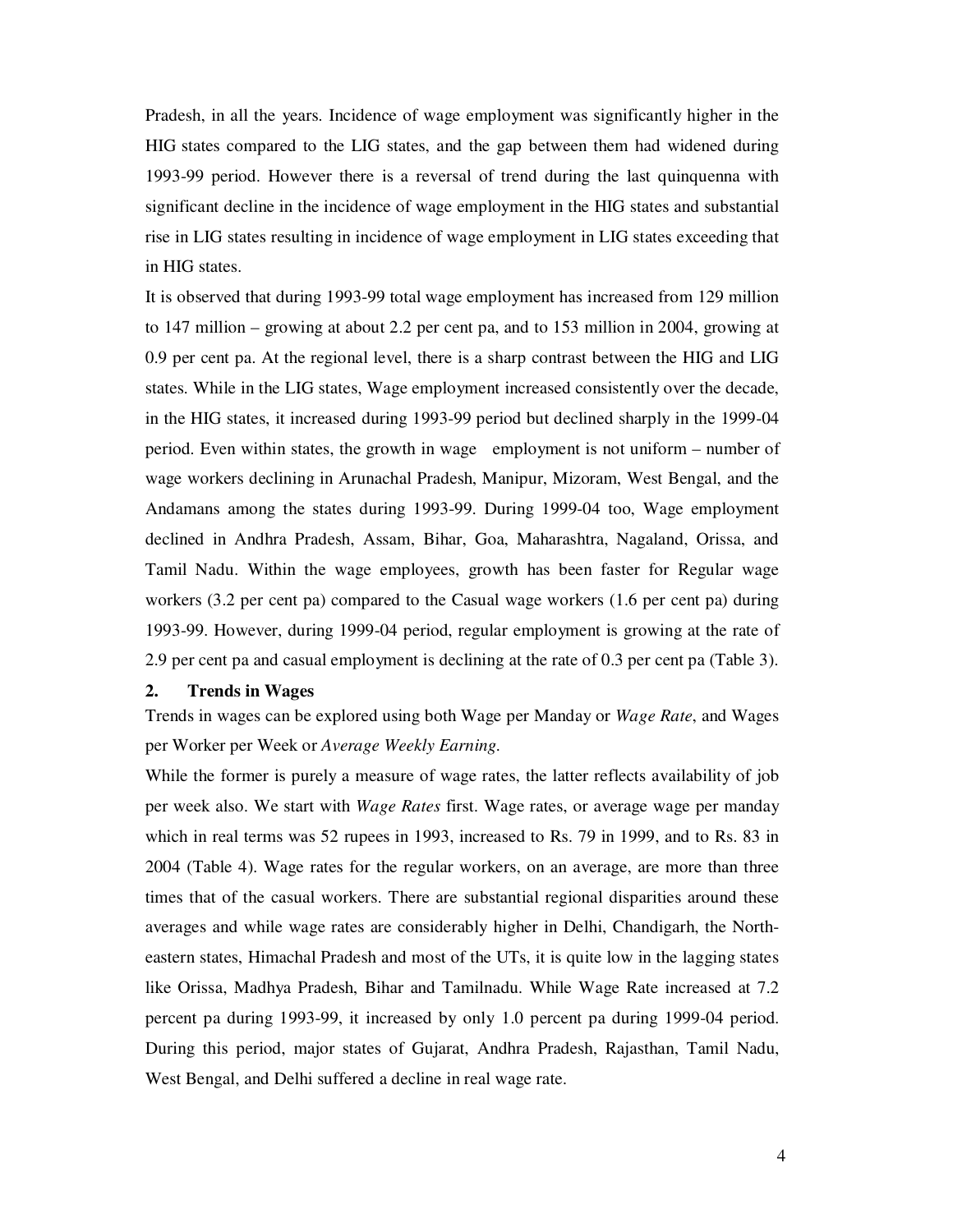It has already been mentioned that though overall wage rates have increased, the rate of growth has decelerated in the last quinquenna, and this is true for both the HIG and LIG states (Table 5). For the regular workers however, wage rates have declined in the LIG states and marginally increased in the HIG states.

If we now consider *Average Weekly Wage,* it is observed that in real terms, it has increased from Rs 365 in 1993 to Rs 467 in 1999, and to Rs 497 in 2004 (Table 6). The regular workers are however earning more than four times per week compared to the casual workers. In addition, while average weekly wage increased during both the quinquenna for the regular workers, it decreased in the second quinquenna for the casual workers. Average Weekly Wage is rising by about 4.2 per cent and 1.3 percent pa (Table 7) during 1993-99 & 1999-04 respectively. This deceleration in growth of weekly earnings is more prominent in LIG states compared to the HIG states. Considering growth in wage rates, it therefore follows that the weekly availability of jobs declined during 1993-99 period while it increased during 1999-04 period. However, this increase is concentrated among the regular workers only. While the ratio of regular to casual real wage rate per manday is declining, indicating some sort of convergence in daily wage rates, the ratio per week is found to be increasing which is due to continuous decline in the availability of job per week for the casual workers. This is a matter of serious concern.

## **IV. EMPLOYMENT-WAGE LINKAGE**

While both employment and average wages are increasing at the aggregate level, our main purpose is to examine the movement of employment across different wage classes. For that purpose, we have formed six wage classes corresponding to average wage per day of - Less than Rs 20, 21-50, 51-100, 101-249, 250-499, and more than Rs 500 respectively. Frequency distribution of wage earners among these classes indicate that in 1993, about 72 per cent of the workers were in the bottom two wage classes, 26 per cent in the middle two, and the remaining 2 per cent only in the top two wage classes (Table 8). The corresponding figures for 1999 are 61 per cent, 33 per cent, and 6 per cent respectively and that for 2004 are 58 per cent, 36 per cent and 6 per cent, indicating that there has occurred a consistent shift of workers from the bottom-most classes to the middle and higher wage classes. This trend of upward mobility is more prominent for regular workers, wherein proportions of workers have decreased not only for the lower wage level jobs but for the middle wage classes also, and the top two wage classes exhibit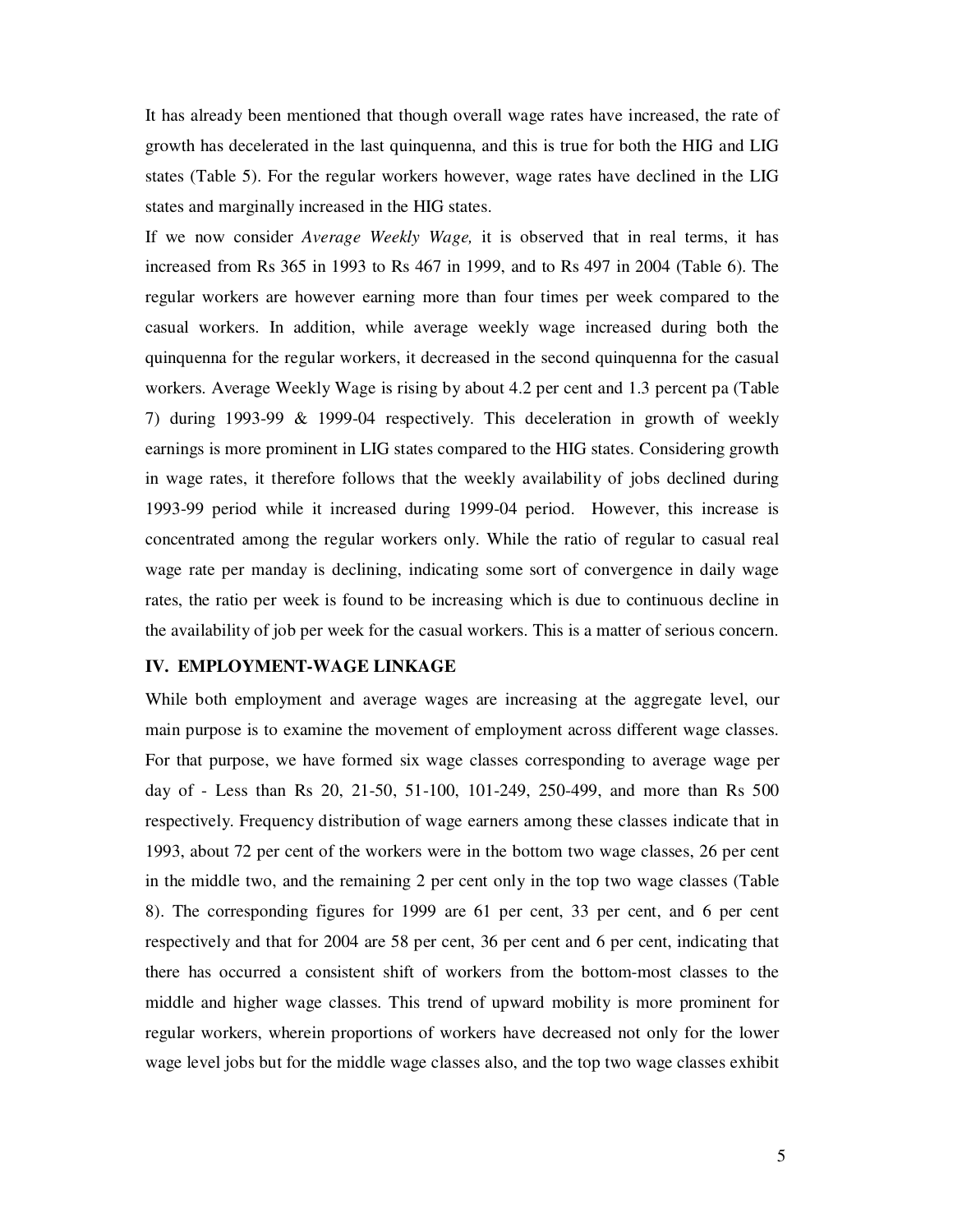strikingly high employment growth rates. For the casual workers however, employment growth is highest for the middle wage classes.

It is thus observed that 1993-99 period has experienced not only rise in wage employment, but also remunerative job creation. The consistent shift from bottom to middle & higher level jobs indicates that Wage Employment expansion during this period is not absolutely as distress a phenomenon as often apprehended. There are regional differences in this pattern, which we discuss later.

During 1999-04 period, the pace of such remunerative job creation process has decelerated. Although in an overall sense there is a shift of employment from the bottom to the middle level and to some extent to the top-level jobs, this is because of such pattern followed by the casual workers. The Regular workers are experiencing a rise in the share of the bottom level jobs and a decline in that of top and middle-level jobs. Thus regular job creation is now being restricted in the lowest tier of jobs. There is substantial regional difference in this pattern though.

In the LIG states the trend of upward mobility is evident for the Casual workers in both the periods whereby share of middle level jobs is rising substantially and that of bottom level jobs declining (Table 9). For the Regular workers however, though an upward trend is followed in the first quinquenna, there is a reversal of trend in the second, and share of bottom level jobs are on a rise with a decline in shares of top and middle level jobs.

On the other hand, in the HIG states, the process of upward mobility is more prominent (Table 10) with not only the share but also the absolute number of workers in the bottom wage class declining in both the periods. As noted earlier, during the second quinquenna the absolute numbers of workers in the other two wage classes are also decreasing, but less than proportionately, leading to a rise in their shares. For the casual workers share of bottom level jobs is falling and that of middle level jobs rising keeping the share of top level jobs almost stagnant during the second period. For the regular workers on the other hand, this period witnessed a decline in the share of top and middle level jobs and rise in share of bottom level jobs, indicating a departure from the earlier trend of upward mobility.

Thus, the wage employment dynamics in the two types of states are distinctly different, especially in the second quinquenna. In the HIG states wage employment in all categories are declining along with a rising real wage and increased share of Top level jobs. On the other hand, in the LIG states, wage employment is expanding but with a declining real wage and rising share of Bottom wage classes for Regular workers, and stagnant real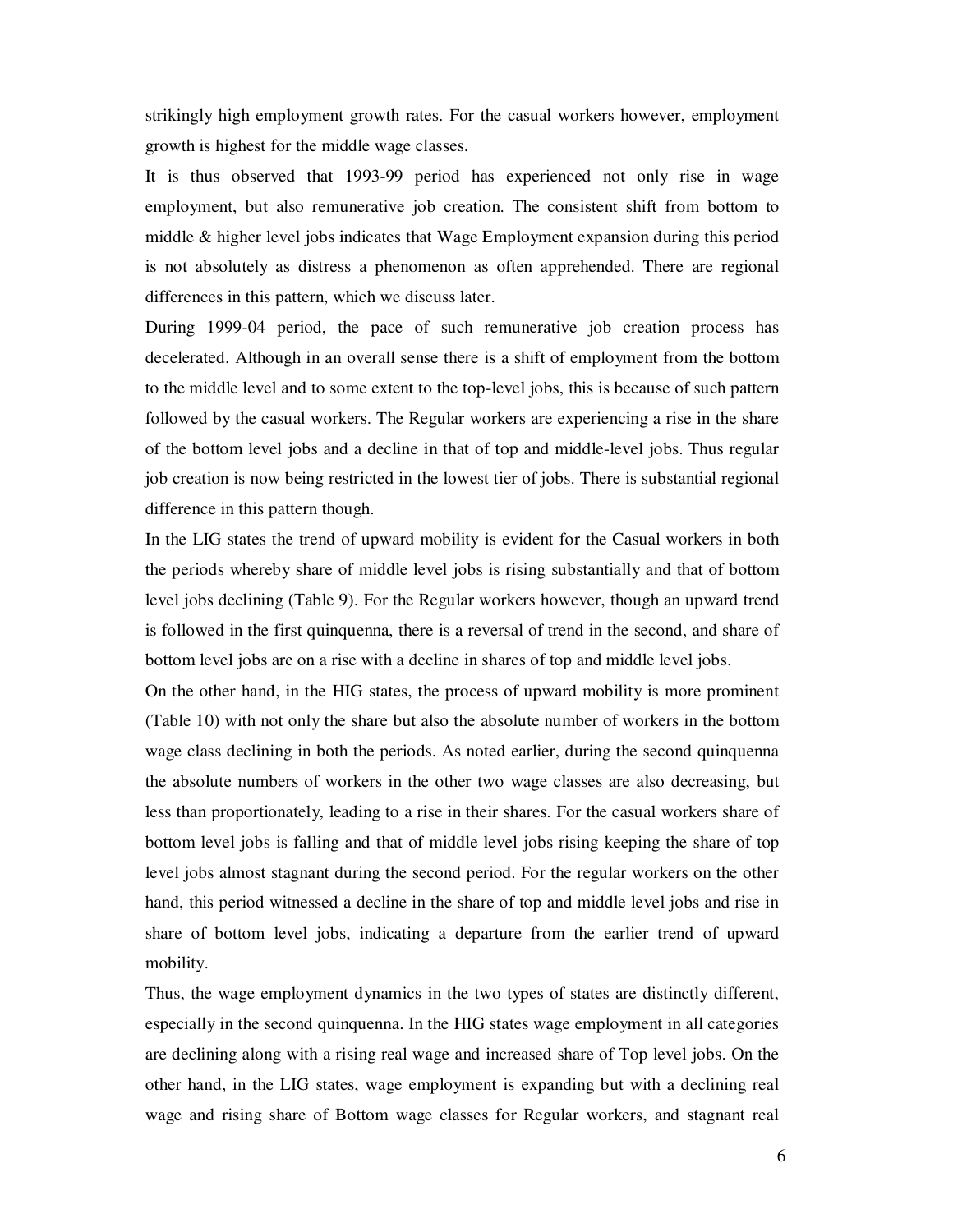wage and fall in share of Top wage class for the Casual workers. It thus appears that the well-off states are experiencing deteriorating labour market conditions in terms of its size while quality of employment in the lagging states are coming down.

This notion is confirmed if we look at the association between wage employment growth rates and various development indicators like Sectoral Output Growth Rates (state domestic product from Primary, Secondary, & Tertiary sectors), Rural Development Index, and Infrastructural Development Indices (Table 11). The associations are observed to be mostly negative, indicating that the high (output) growth and high development regions have experienced lower growth of wage employment while low growth areas have experienced higher wage employment expansion. This is another example of higher Work Participation in poorer societies.

The structure of workforce within the wage classes is also changing. Share of casual workers within the middle level jobs has increased from 24 per cent to 41 per cent (Table 12) during 1993-99 period and to 44 per cent during 2004 indicating gradual casualisation of middle level jobs. While the composition of regular and casual employment in top and bottom level jobs remained almost constant during 1993-99 period, during 1999-04 period share of regular employment has increased both for the top and bottom level jobs. This probably is due to top and bottom level regular jobs rising in the LIG states.

Thus, the wage employment scenario that we perceive in the post-reform decade is the outcome of a number of different phenomenon taking place simultaneously for distinctly different reasons. On one hand there is substantial casualisation of middle level jobs because of shift in the employment structure from middle level regular jobs to middle level casual jobs. This rising share of casual workers in the middle level jobs is evident in both HIG and LIG states over the decade but for two different reasons. In LIG states casual employment is rising more than proportionately to rise in regular employment. In the HIG states casual employment is rising whereas regular employment is falling. The substantial fall in the low wage level jobs for the casual workers on the other hand is perhaps the outcome of low-level casual jobs being outsourced to the self-employeds. For the regular workers however, the rise in the share of top level jobs seems to be because of shift from self employment in Professional and Technical jobs to wage employment in Managerial, Executive and Administrative cadres, boosted no doubt by the corporatisation of the economy. The rise in the share of low-level jobs for the regular workers is mainly due to distress expansion of regular employment in the LIG states with falling real wage rate.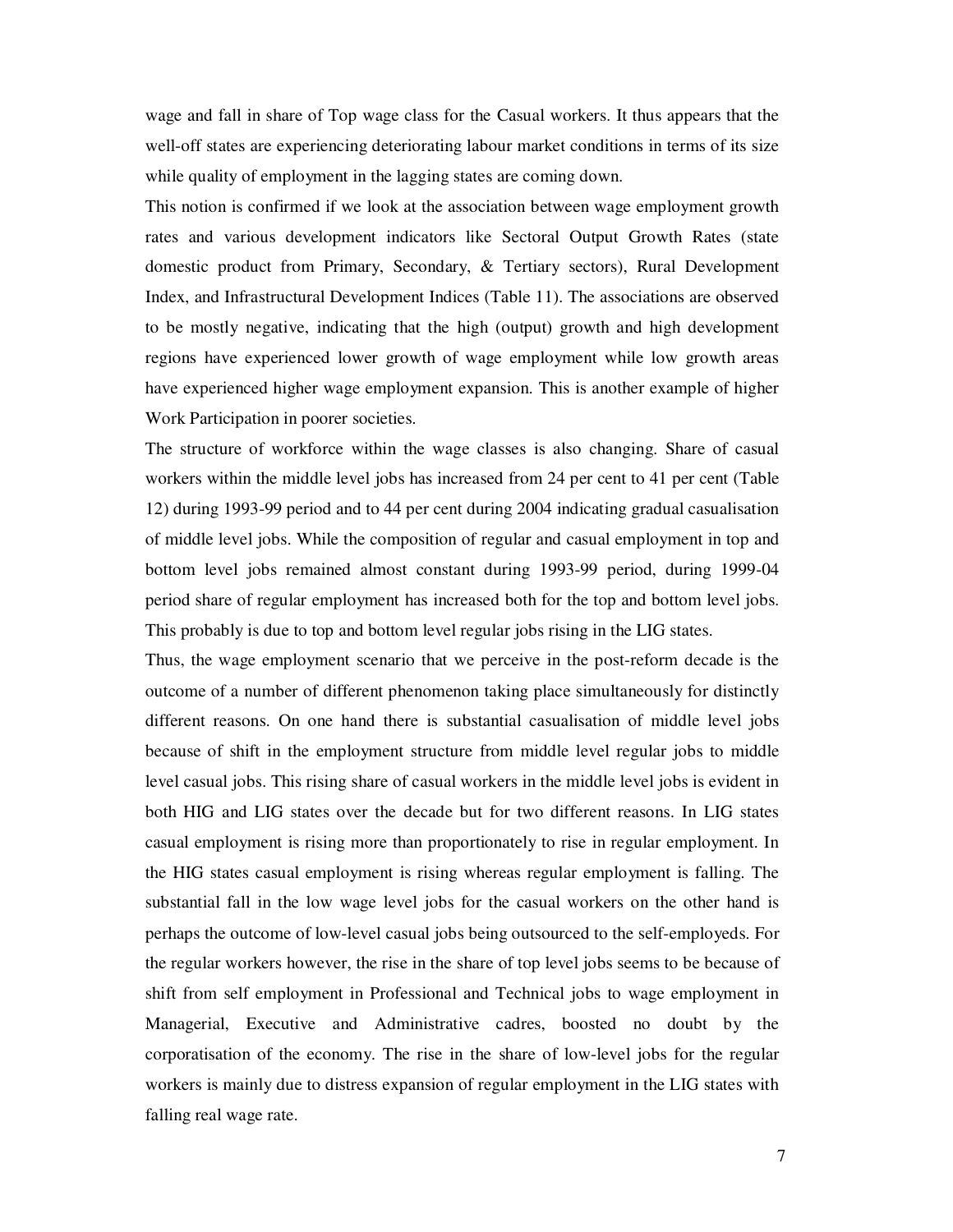These structural shifts are leading to higher inequality between the LIG and HIG states no doubt. However, inequalities within the HIG states are increasing at a faster rate while within the LIG states, inequality is falling. Consequently, decomposition version of Theil Index shows that though the *Within-group Inequality* is dominant, *Between-group Inequality* is rising (Table 13). This inference is also supported by those obtained from examining the Gini coefficient of wage earnings (Table 14). Actually, poverty in LIG states is being shared while the affluence in the HIG states is not, leading to rising inequality at the national level.

## **V. CONCLUSION - DYNAMICS OF THE WAGE EMPLOYMENT PROCESS**

### **1. Summary**

Thus the broad trends of wage employment scenario reveals that during 1993-99 period, wage employment was increasing along with a rise in real wage rate in an overall sense and both for the regular and casual workers but mandays of job available per week was declining even for the regular workers. During the later period, regional differences cropped up in the broad trends. Both regular and casual wage employment declined in the HIG states along with a rise in real wage rate. Perhaps jobs are continuously and decisively getting transformed from regular to casual employment and then being outsourced to the self-employeds. This transformation process in the HIG states is linked to a rise in real wages and mandays of job available indicating that this is a growthoriented phenomenon. On the other hand, in the LIG states, regular employment is increasing with a fall in real wage rate whereas casual employment is increasing with almost stagnant wage rate. Since wage rates are already quite low in these states, especially for the casual workers, the employment expansion is no doubt a distress phenomenon. Thus in the HIG states employment opportunities are getting narrowed down but those who are employed are getting better remuneration. On the other hand, in the LIG states, number of wage workers is rising but earning per worker is going down.

Thus, the regional dynamics of wage-employment reveals that while employment and wage rates were rising in both the HIG and LIG states during 1993-99 period, in the later period there is some deterioration of the situation. While in the LIG states wage employment is expanding with declining real wage rate, in the HIG states wage rates are increasing but employment opportunities are themselves getting squeezed. As a fall out, wage inequality is increasing in the HIG states whereas in the LIG states it is declining mainly due to sharing of poverty and not sharing of wealth.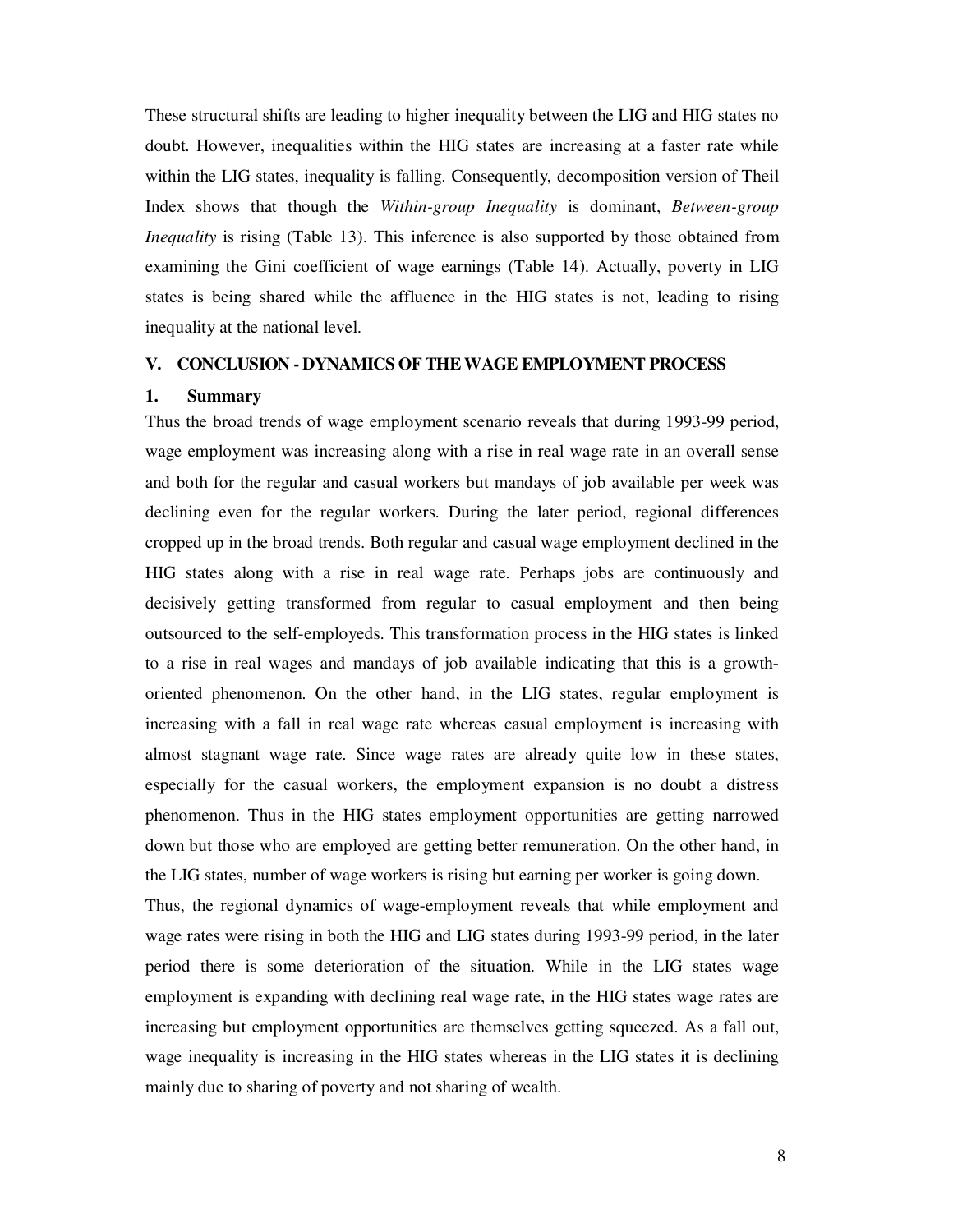## **2. Policy Suggestions**

Under such circumstances, it becomes imperative for the macroeconomic policies to be suitably formulated to counter the growing spatial and inter-personal inequalities in employment opportunities and wage earnings. It is evident that the employment structure is moving from regular to casual jobs. The focus should therefore be not only on creating more jobs but creating more mandays of work. In addition, the impetus should be on remunerative job creation in the low income states as wages are quite depressed therein. This may include steps for capability formation in these states. In the high income states, on the other hand, the focus should be on inclusive growth so that employment opportunities are not squeezed as they are being over the last decade. Only then balanced regional development will be achieved.

## *Notes*

\_\_\_\_\_\_\_\_\_\_\_\_\_\_\_\_\_\_\_\_\_\_\_\_\_\_\_\_\_\_\_\_\_\_\_\_\_\_\_\_\_\_

### *Reference*

- Agénor, Pierre-Richard (1996) "The Labor Market and Economic Adjustment," IMF Staff Papers, 43 (June 1996), 261-335.
- Agénor, Pierre-Richard (2004) The Economics of Adjustment and Growth, 2nd ed., forthcoming, Harvard, University Press (Boston, Mass.: 2004).
- Banerjee, Debdas (2005) "Trends of Factor Income Distribution in Indian Factories", *The Indian Journal of Labour Economics*, Vol. 48, No. 2
- Bhattacharya, B.B. and Shaktivel, S. (2005) "Employment, Wage and Output Relationship in India: A comparison of Pre and Post Reform Behaviour", *The Indian Journal of Labour Economics, Vol. 48, No. 2*
- Duraisamy, P. and Duraisamy, Malathy (2005) "Regional Differences in Wage Premia and Returns to Education by Gender in India", *The Indian Journal of Labour Economics*, Vol. 48, No. 2
- Katz, L. and D. Autor (1999) *'Changes in Wage Structure and Earnings Inequality',* in O. Ashenfelter & D. Card (eds) *Handbook of Labor Economics*, North Holland
- Kingdon, G. G. (1998) 'Does the Labour Market Explain Lower Female Schooling in India?' *Journal of Development Studies*, Vol. 35 (1).

 $1$  The states have been divided into Low Income Group (LIG) and High Income Group (HIG) accordingly as their Per Capita Net State Domestic Product are lower or higher than All India Per Capita Net Domestic Product respectively. The states belonging to LIG in all the three years are Andhra Pradesh, Assam, Bihar, Jammu & Kashmir, Madhya Pradesh, Manipur, Meghalaya, Orissa, Rajasthan, Tripura, and Uttar Pradesh. HIG states in all the three years have been Andaman & Nicobar, Chandigarh, Delhi, Goa, Gujarat, Haryana, Karnataka, Maharashtra, Mizoram, Pondicherry, and Punjab. Himachal Pradesh, Kerala, Sikkim, Tamil Nadu, and West Bengal were in LIG in 1993 but came up to HIG in 1999 & 2004. On the other hand, Arunachal Pradesh and Nagaland were in HIG in 1993 but went down to LIG in 1999 & 2004.